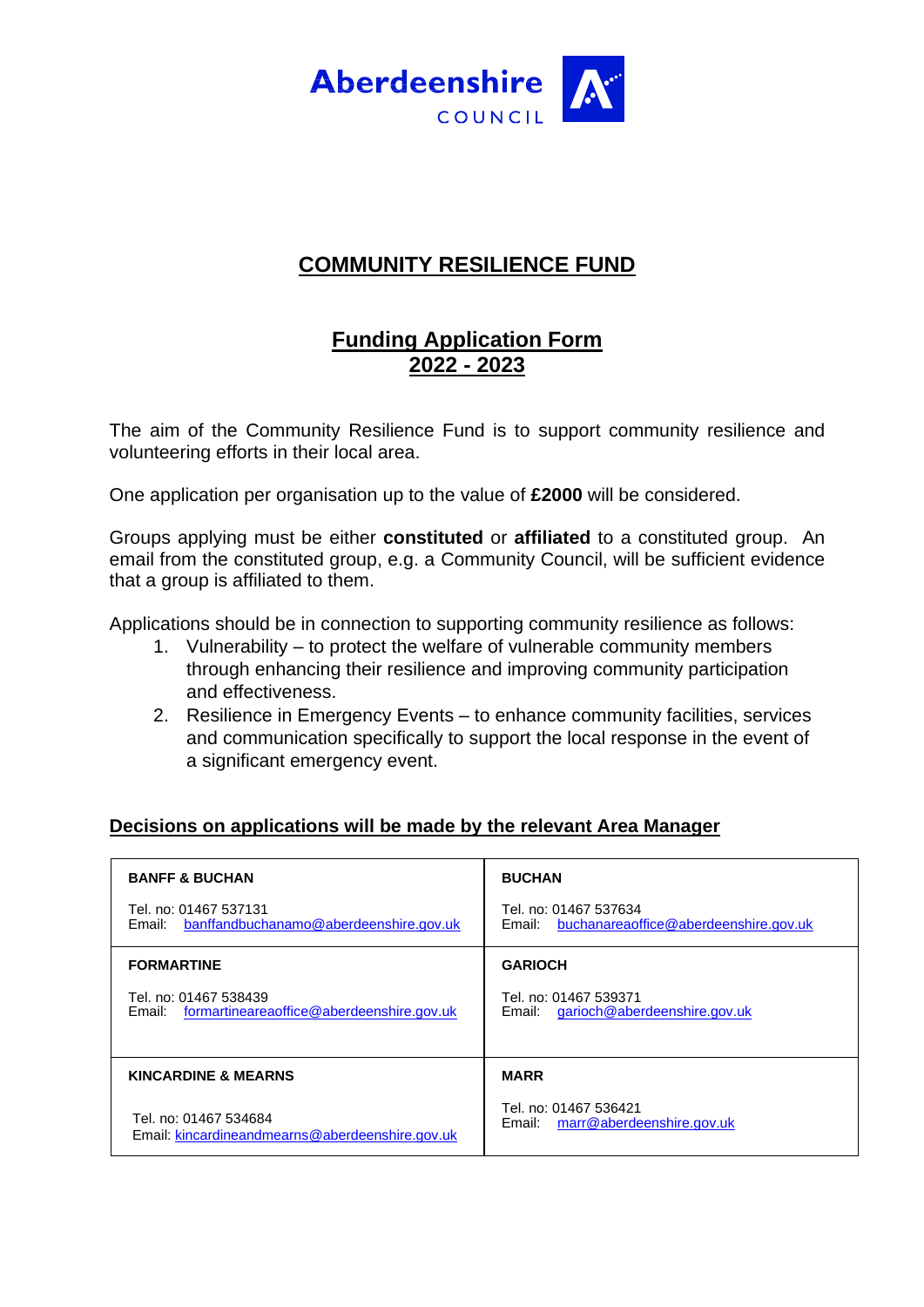## **GUIDANCE NOTE AND CRITERIA**

## **PLEASE READ CAREFULLY WHEN COMPLETING YOUR APPLICATION**

### **Section 1: Group Details**

Please ensure this section is completed in full including bank details and that a copy of the group's (or affiliated group's) Constitution or Memorandum and Articles is attached.

#### **Name of Organisation/Group applying**

This is the name of the group applying for the funding.

### **Name of Constituted Organisation/Group if affiliated**

This is the name of the constituted group the applicant is affiliated to if not constituted. This should be left blank if the group making the application is constituted.

### **Section 2: Details of the Project**

### **2.1 Project Details**

Applicants should detail:

- The outcomes the project proposes to achieve and explain how these relate to supporting community resilience and / or volunteering.
- How the proposal fits with your community resilience plan if appropriate (attach your plan if available).
- How any equipment funded by the proposal will be stored and maintained.

## **2.2 Have you received any other funding for this project?**

Please give details of any other funding you may have received towards this project.

#### **2.3 How many people are likely to benefit from the project?**

Please give an indication of the number of people who will benefit from this project. If possible, applicants should seek to provide demographic information.

#### **2.4 Does the project demonstrate partnership working?**

Does your project involve other groups or partners?

#### **2.5 Is your project aimed specifically at any of the following protected characteristics?**

Everyone is protected by the [Equality Act.](http://www.legislation.gov.uk/ssi/2012/162/contents/made) Every person has one or more of the protected characteristics, so the Act protects all of us against unfair treatment.

Please indicate if your project is specifically aimed at promoting positive attitudes, equality and diversity and eliminating discrimination, harassment and victimisation in any of the nine protected characteristics.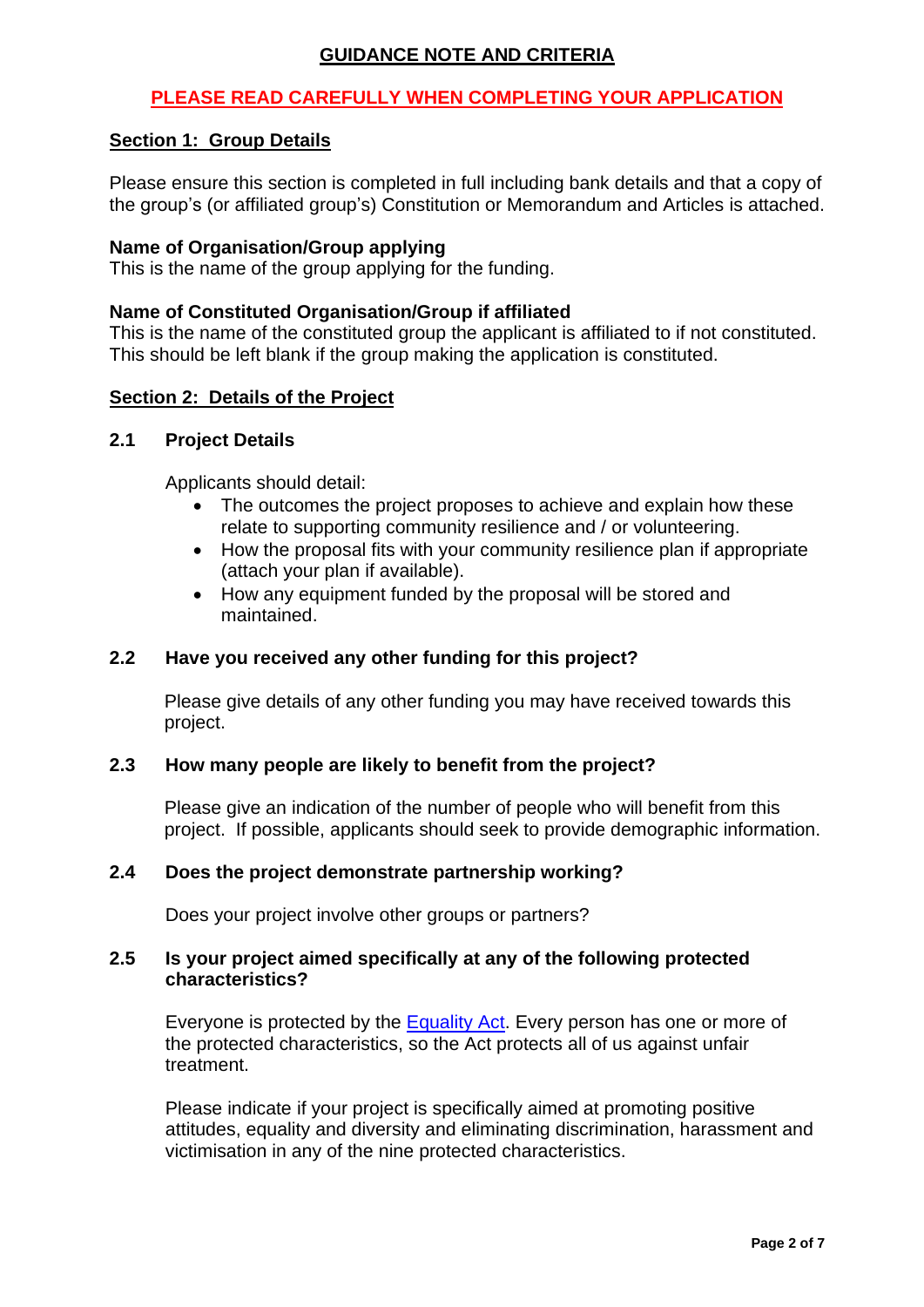## **Section 3: Project Costs**

Please ensure this is completed as fully as possible.

Applications will be limited to a maximum of **£2000.**

### Payment will be made directly into a group's bank account. **The money awarded must be spent, and receipts sent to the Area Manager's Office as soon as possible and, by 31 March 2023**.

### **Section 4: Signature:**

Please ensure the application is signed by one of the group's office bearers. If you are unable to sign the form, please type your name in the Signature Box and ensure the form is sent from the same email address stated in the group details section of the form.

### **Additional Information**

This scheme will be advertised by the Area Manager's Team.

Eligibility is limited to properly constituted groups (or groups affiliated to constituted groups) with an annual turnover of less than £250,000 per annum. Applications which are solely or substantially for individual benefit will not be considered.

If any additional assistance or guidance is required, please contact:

| <b>BANFF &amp; BUCHAN</b>                                                    | <b>BUCHAN</b>                                                         |
|------------------------------------------------------------------------------|-----------------------------------------------------------------------|
| Tel. no: 01467 537131<br>Email: banffandbuchanamo@aberdeenshire.gov.uk       | Tel. no: 01467 537634<br>Email: buchanareaoffice@aberdeenshire.gov.uk |
|                                                                              |                                                                       |
| <b>FORMARTINE</b>                                                            | <b>GARIOCH</b>                                                        |
| Tel. no: 01467 538439<br>formartineareaoffice@aberdeenshire.gov.uk<br>Email: | Tel. no: 01467 539371<br>garioch@aberdeenshire.gov.uk<br>Email:       |
|                                                                              |                                                                       |
| <b>KINCARDINE &amp; MEARNS</b>                                               | <b>MARR</b>                                                           |
| Tel. no: 01467 534684<br>Email: kincardineandmearns@aberdeenshire.gov.uk     | Tel. no: 01467 536421<br>marr@aberdeenshire.gov.uk<br>Email:          |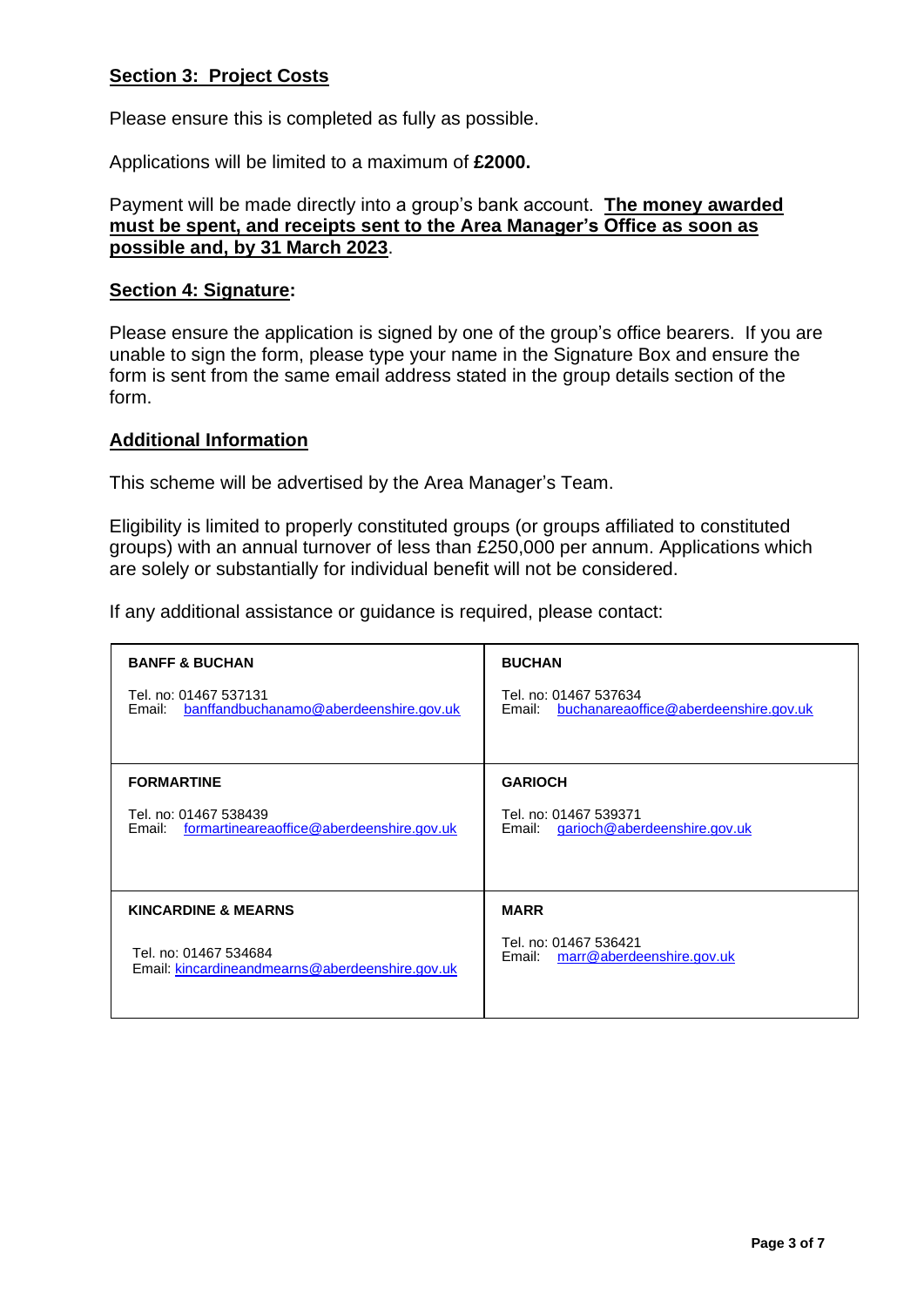# **SECTION 1: Group Details**

| <b>Name of Organisation/Group</b><br>applying                            |  |  |
|--------------------------------------------------------------------------|--|--|
| <b>Name of Constituted Group</b><br>if affiliated                        |  |  |
| <b>Contact Name</b>                                                      |  |  |
| <b>Position</b>                                                          |  |  |
| <b>Address</b><br>(including postcode)                                   |  |  |
| <b>Telephone No</b>                                                      |  |  |
| <b>Email address</b>                                                     |  |  |
| Please enter Treasurer's details below (if different from contact above) |  |  |
| <b>Address</b><br>(including postcode)                                   |  |  |
| <b>Telephone No</b>                                                      |  |  |
| <b>Email address</b>                                                     |  |  |
| Details of Bank Account to receive funding if awarded                    |  |  |
| <b>Bank Account Number</b>                                               |  |  |
| <b>Sort Code</b>                                                         |  |  |
|                                                                          |  |  |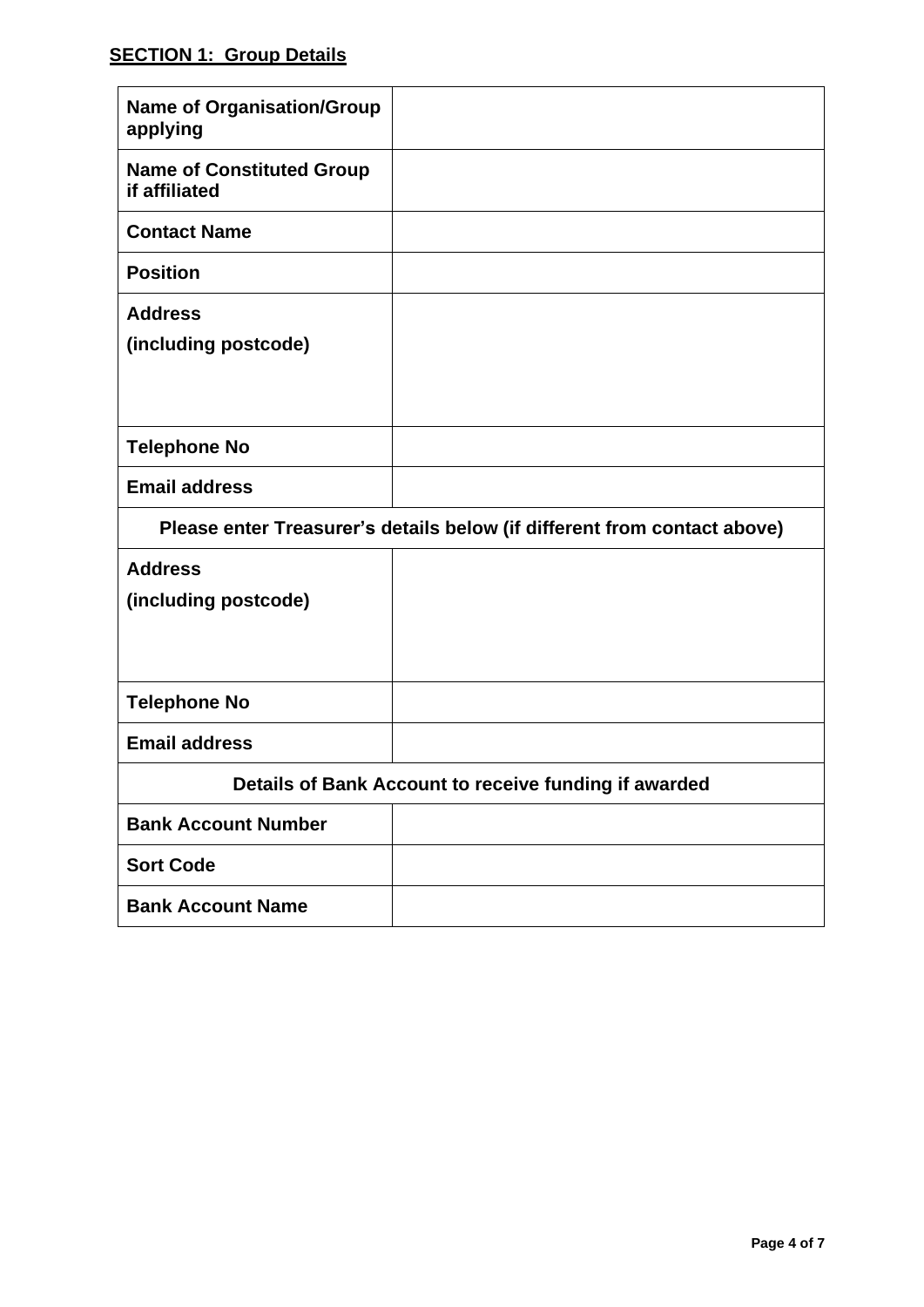## **SECTION 2: Details of the Project**

**2.1 Please give details of your project, identifying proposed outcomes and how this project contributes to supporting community resilience and/or volunteering.** 

**2.2 Have you received any other funding for this project?** Please provide details of amount and the funder:

## **2.3 How many people are likely to benefit from the project?**

Please provide details:

 $□$  Less than 20  $□$  21-50  $□$  51 – 100  $□$  whole community

## **2.4 Does the project demonstrate partnership working?**

Please give details of any other groups/partners that are involved in the project**:**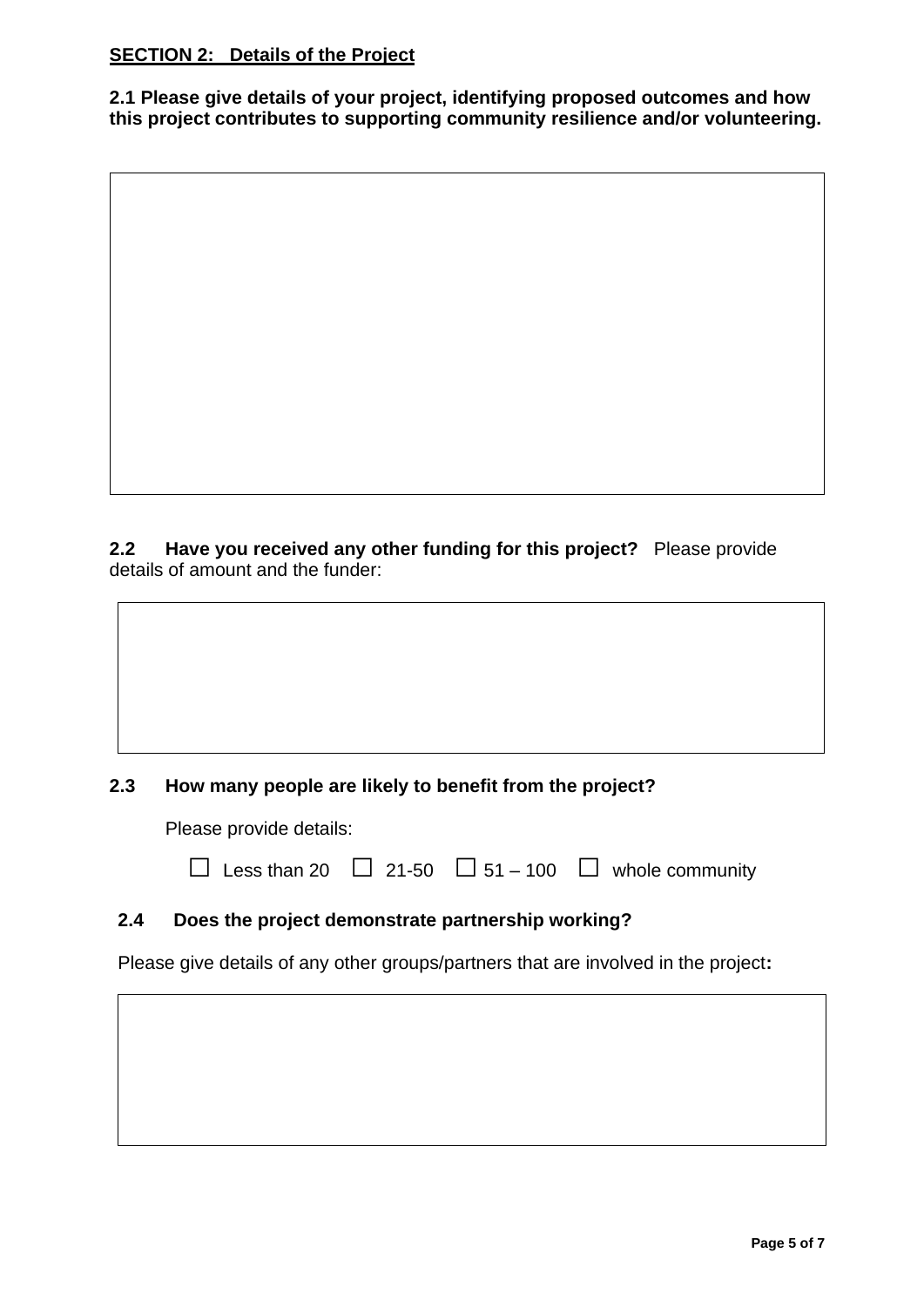Aberdeenshire Council is committed to promoting positive attitudes, equality and diversity and eliminating discrimination, harassment and victimisation for people with protected characteristics.

## **2.5 Is your project aimed specifically at any of the following protected characteristics?**



## **SECTION 3: Project Cost**

| <b>Total cost of project</b>                       |  |
|----------------------------------------------------|--|
| <b>Amount requested (must</b><br>not exceed £2000) |  |
| <b>Breakdown of cost</b>                           |  |
|                                                    |  |
|                                                    |  |
|                                                    |  |
|                                                    |  |

## **SECTION 4: Signature**

| <b>Signature</b> |  |
|------------------|--|
| <b>Position</b>  |  |
| <b>Date</b>      |  |